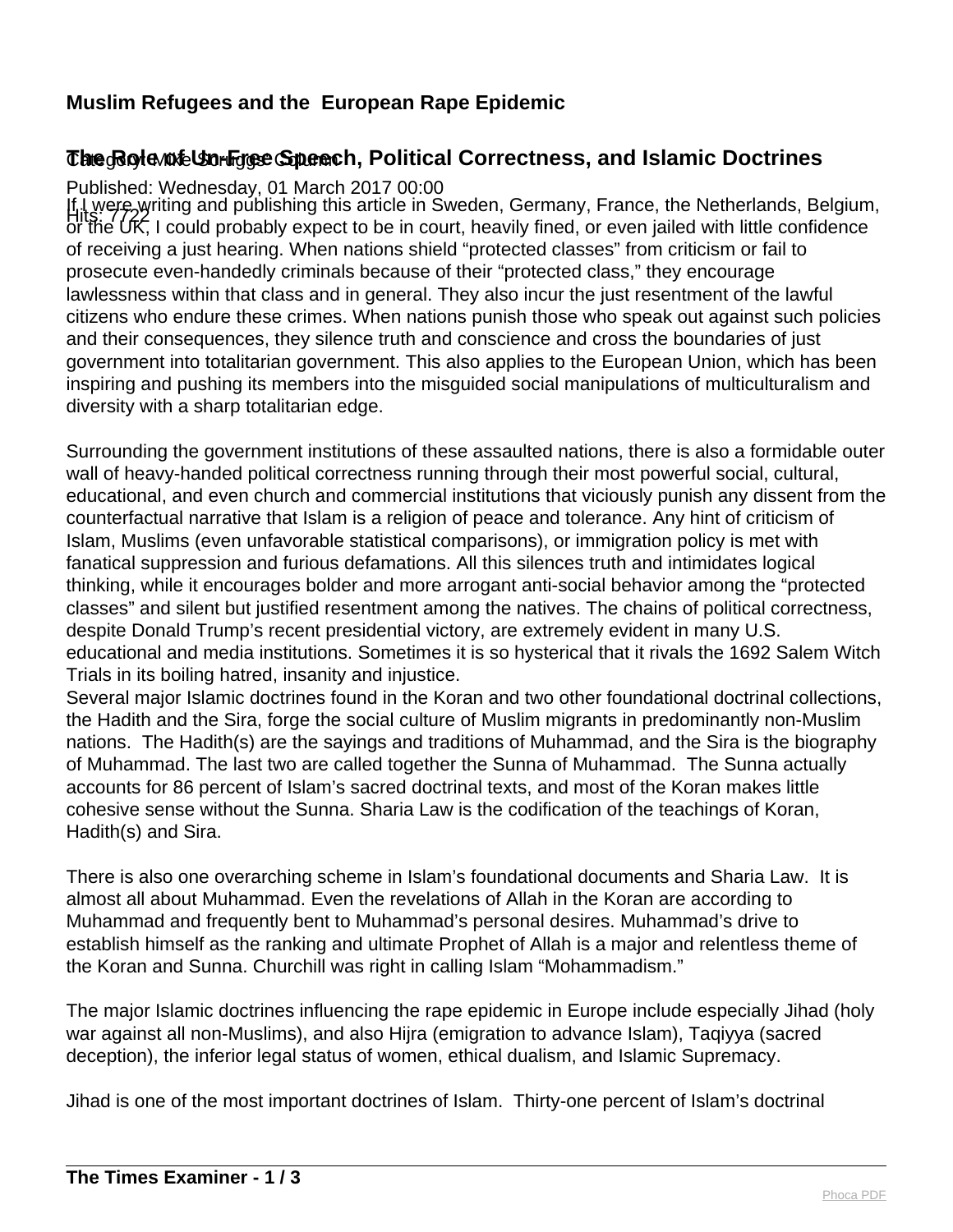## **Muslim Refugees and the European Rape Epidemic**

**Uaregords is a Revert Angel.** Chlemare many types of Jihad including financial support, material Published: Wednesday, 01 March 2017 00:00 support, propaganda, terrorism, and conquest and rule by the sword. Less than two percent of Hits: 7722 Muhammad established the rape of conquered females as a reward for Jihad. (Koran 4:24, Abu Jihad is about spiritual struggle. Jihad is obligatory for every Muslim who is able to participate. Muslim hadith 3433)

Hijra, migration for the sake of Allah, is usually the first phase of Jihad. It includes stealth infiltration, subversion, and agitation to destabilize the non-Muslim host country's government and cultural institutions. Demonstrations, riots, auto-burning, and sexual assault are common. With escalating Civilization Warfare and anticipated Jihad, young Muslim males have a cultural atmosphere conducive to sexual assault against non-Muslim females.

Taqiyya is convenient for boldly disclaiming any connection between Islam and rioting, burning, and sexual assaults. (Koran 3:28, Bukari hadith 4-52-269)

The inferior status of women according to the Koran, Sunna, and Sharia Law is well-known. Seventy-one percent of verses on women in the Koran give them low status. Eighty-nine percent of Muhammad's sayings in the Hadith also give them low status.

Ethical dualism is very important in understanding Islam because it sets a double standard of treatment for Muslims and non-Muslims, who are regarded as little better than animals and enemies of Allah, suitable for exploitation, slavery, including sex-slavery, assault, robbery, rape or summary execution at the convenience of Muslims. Non-Muslim women are particularly vulnerable to this double standard.

Koran 48:29. Muhammad is Allah's Apostle. Those who follow him are ruthless to unbelievers but merciful to one another.

The doctrine of Islamic Supremacy encompasses Jihad, Hijra, Taqiyya, ethical dualism, and many relevant sub-doctrines. In Abu Muslim hadith (001,0031) Muhammad states:

 "I have been ordered to wage war against mankind until they accept that there is no god but Allah and that they believe I am His prophet and accept all revelations through me."

Democracy is blasphemy against Allah. All must submit to Sharia, the laws of Allah (or Muhammad). Muslims do not emigrate to assimilate; they emigrate to dominate and eventually rule. Islam and any orthodox or Scriptural form of Christianity or Judaism are absolutely incompatible. Wisdom is proved right by its consequences.

--------------------------------------

Mike Scruggs is the author of two books: The Un-Civil War: Shattering the Historical Myths; and Lessons from the Vietnam War: Truths the Media Never Told You, and over 600 articles on military history, national security, intelligent design, genealogical genetics, immigration, current political